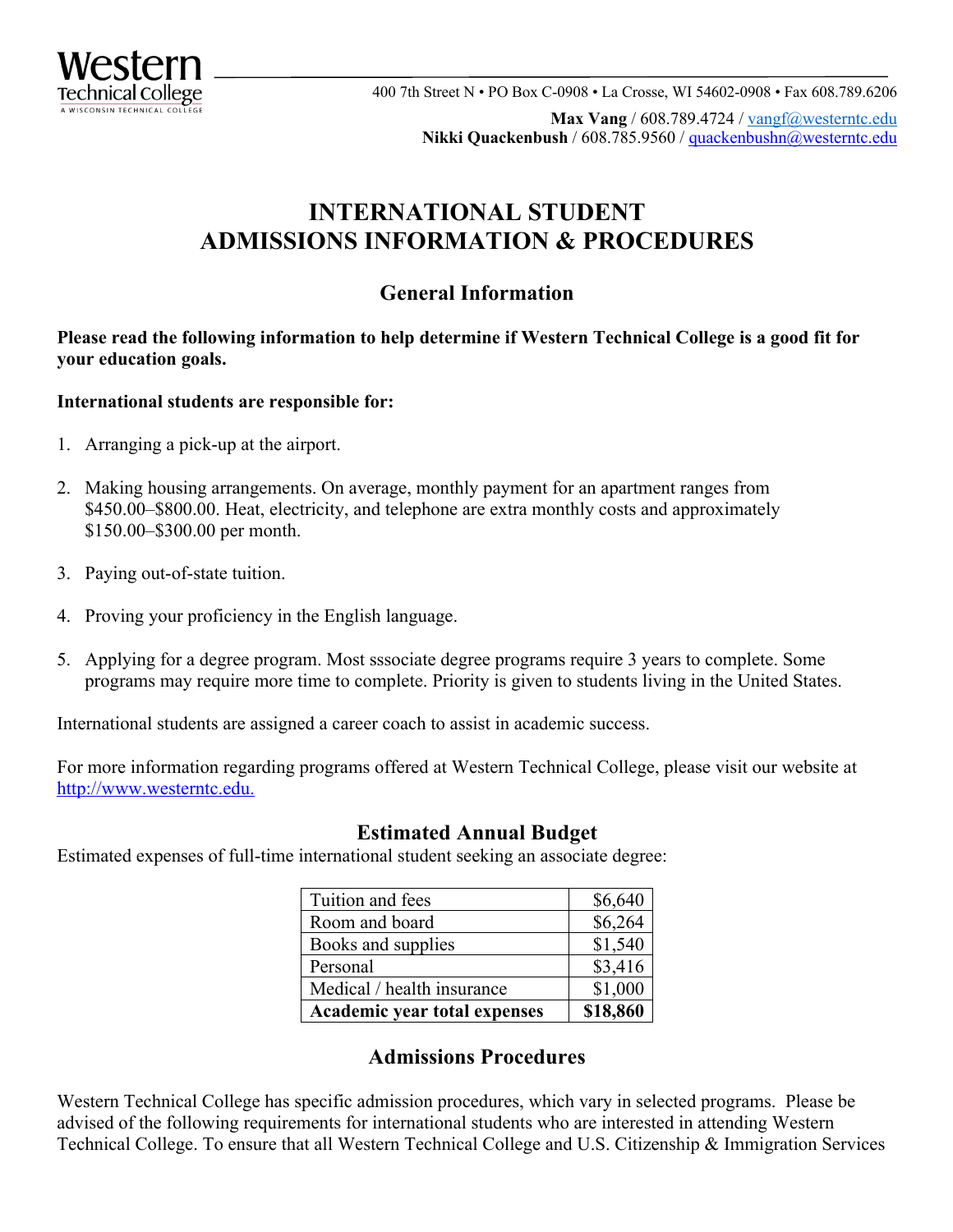(USCIS) requirements are met, please call Western Technical College at (608) 789-4724 to speak to a counselor.

If English is not your first language, we ask that you demonstrate proficiency in the English language with a (IELTS) results. minimum Test of English as a Foreign Language (TOEFL) or International English Language Testing System

| <b>Skill</b>           | <b>Score Range</b> | <b>Score Level</b> |
|------------------------|--------------------|--------------------|
| <b>TOEFL Reading</b>   | $0 - 14$           | Low                |
|                        | $15 - 21$          | Intermediate       |
|                        | $22 - 30$          | High               |
| <b>TOEFL</b> Listening | $0 - 14$           | Low                |
|                        | $15 - 21$          | Intermediate       |
|                        | $22 - 30$          | High               |
|                        |                    |                    |
| <b>TOEFL</b> Speaking  | $0 - 9$            | Weak               |
|                        | $10 - 17$          | Limited            |
|                        | $18 - 25$          | Fair               |
|                        | $26 - 30$          | Good               |
|                        |                    |                    |
| <b>TOEFL Writing</b>   | $1 - 16$           | Limited            |
|                        | $17 - 23$          | Fair               |
|                        | $24 - 30$          | Good               |

## **Test of English as a Foreign Language (TOEFL) iBT (60–78 Total Score)**

### **International English Language Testing System (IELTS) 6 points or Higher on Band Scale**

| <b>TOEFL Score</b> | <b>IELTS Band</b> |
|--------------------|-------------------|
|                    |                   |
| $0 - 31$           | $0 - 4$           |
| $32 - 34$          | 4.5               |
| $35 - 45$          | 5                 |
| $46 - 59$          | 5.5               |
| $60 - 78$          | 6                 |
| $79 - 93$          | 6.5               |
| $94 - 101$         | 7                 |
| $102 - 109$        | 7.5               |
| $110 - 114$        | 8                 |
| $115 - 117$        | 8.5               |
| $118 - 120$        | 9                 |